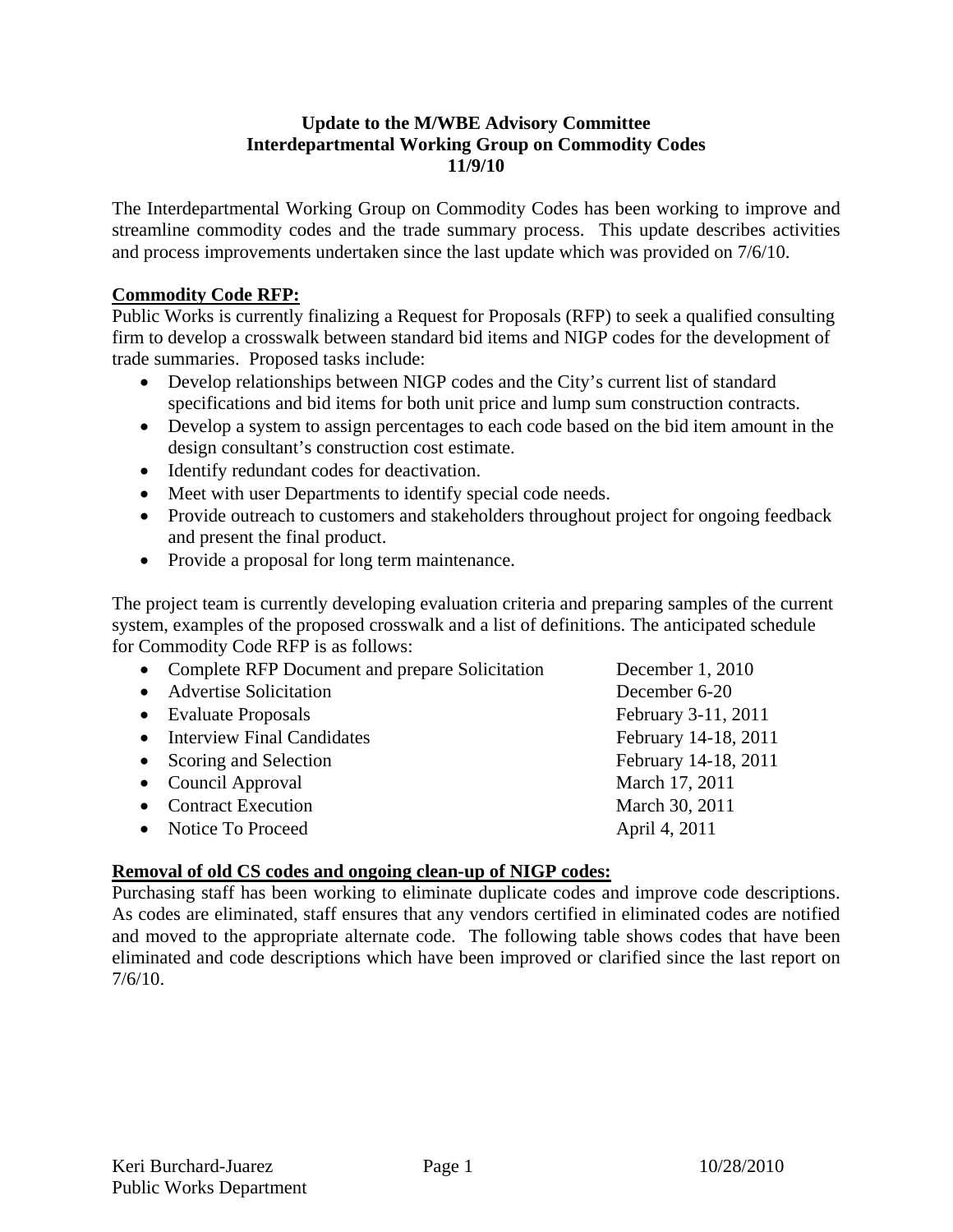#### **Old CSI Code Cleanup:**

The following old CSI codes have been updated to point to the NIGP equivalent.

| <b>Old CSI</b> | <b>CSI Description</b>         | <b>NIGP</b> | <b>NIGP Class Description</b> | <b>NIGP Code Description</b>        |
|----------------|--------------------------------|-------------|-------------------------------|-------------------------------------|
|                | <b>BUSINESS SERVICES &amp;</b> |             |                               |                                     |
| <b>CS004</b>   | <b>SUPPLIES</b>                | 94600       | <b>FINANCIAL SERVICES</b>     | FINANCIAL SERVICES                  |
|                | <b>BUSINESS SERVICES &amp;</b> |             |                               |                                     |
| CS00400        | <b>SUPPLIES</b>                | 94600       | <b>FINANCIAL SERVICES</b>     | <b>FINANCIAL SERVICES</b>           |
|                | <b>ACCOUNTING -</b>            |             |                               |                                     |
|                | <b>CERTIFIED PUBLIC</b>        |             |                               | Certified Public Accountant         |
| CS00410        | <b>ACCOUNTING</b>              | 94631       | FINANCIAL SERVICES            | (CPA) Services                      |
|                |                                |             | PRINTING AND RELATED          | <b>Copying Services</b>             |
| CS00418        | <b>COPYING SERVICES</b>        | 96618       | <b>SERVICES</b>               | (Reproduction)                      |
|                |                                |             | <b>MISCELLANEOUS</b>          |                                     |
|                |                                |             | SERVICES, NO. 2 (NOT          | <b>Blue Printing Services: Blue</b> |
| CS00420        | <b>BLUEPRINT SERVICES</b>      | 96214       | OTHERWISE CLASSIFIED)         | Prints, Blue Line, La               |
|                |                                |             | <b>MISCELLANEOUS</b>          |                                     |
|                |                                |             |                               |                                     |
|                |                                |             | SERVICES, NO. 1 (NOT          | Personnel Services (Not             |
| CS00710        | PERSONNEL SERVICES             | 96162       | OTHERWISE CLASSIFIED)         | Employment)                         |
|                |                                |             | <b>ENGINEERING SERVICES,</b>  |                                     |
| CS01050        | FIELD ENGINEERING              | 92538       | PROFESSIONAL                  | Field Engineering                   |
|                |                                |             | <b>MISCELLANEOUS</b>          | <b>Restoration/Reclamation</b>      |
|                | <b>RESTORATION</b>             |             | SERVICES, NO. 2 (NOT          | Services of Land and Other          |
| CS01170        | <b>CONTRACTORS</b>             | 96273       | OTHERWISE CLASSIFIED)         | Propertie                           |
|                |                                |             | <b>RENTAL OR LEASE</b>        |                                     |
|                | TEMPORARY SANITARY             |             | SERVICES OF EQUIPMENT         | Toilets, Portable, Rental or        |
| CS01516        | <b>FACILITIES</b>              | 97773       | - APPLIANCES                  | Lease                               |
|                | <b>CONSTRUCTION</b>            |             | RENTAL OR LEASE               |                                     |
|                | <b>DUMPSTERS &amp; TRASH</b>   |             | <b>SERVICES OF EQUIPMENT</b>  | Garbage/Refuse Equipment            |
| CS01561        | <b>SERVICE</b>                 | 97537       | - AGRICULTUR                  | (Dumpsters, etc.) Rental            |
|                |                                |             | ROADSIDE, GROUNDS,            |                                     |
|                |                                |             | RECREATIONAL AND              |                                     |
| CS01565        | PEST CONTROL                   | 98889       | PARK AREA SERV                | Weed and Vegetation Control         |
|                | <b>SURFACE WATER</b>           |             |                               |                                     |
|                | <b>CONTROL &amp;</b>           |             | PUBLIC WORKS AND              | <b>Well Pointing Services</b>       |
| CS01568        | <b>DEWATERING</b>              | 96893       | <b>RELATED SERVICES</b>       | (Dewatering)                        |
|                | <b>PROJECT</b>                 |             | SIGNS, SIGN MATLS, SIGN       | SIGNS, CONSTRUCTION                 |
|                | <b>IDENTIFICATION &amp;</b>    |             | MAKING EQUIP, AND             | <b>PROJECT</b>                      |
| CS01580        | <b>SIGNS</b>                   | 80198       | <b>RELATED SUPPLIES</b>       | <b>IDENTIFICATION SIGNS (</b>       |
|                |                                |             | <b>MISCELLANEOUS</b>          |                                     |
|                |                                |             | SERVICES, NO. 1 (NOT          |                                     |
| CS01581        | <b>SIGN PAINTING</b>           | 96166       | OTHERWISE CLASSIFIED)         | <b>Sign Painting Services</b>       |
|                |                                |             | <b>RENTAL OR LEASE</b>        |                                     |
|                | <b>CONSTRUCTION</b>            |             | <b>SERVICES OF EQUIPMENT</b>  | <b>Construction Equipment (Not</b>  |
| CS02004        | <b>EQUIPMENT RENTAL</b>        | 97524       | - AGRICULTUR                  | Otherwise Classified), Rental       |
|                | <b>SEISMIC</b>                 |             | ENGINEERING SERVICES,         | Earthquake-Seismic                  |
| CS02016        | <b>INVESTIGATION</b>           | 92530       | PROFESSIONAL                  | Engineering                         |
|                |                                |             | <b>BUILDING</b>               |                                     |
|                |                                |             | CONSTRUCTION SVCS,            |                                     |
|                |                                |             | NEW (INCL. MAINT AND          |                                     |
| CS02055        | <b>FIRESITE CLEANUP</b>        | 90976       | <b>RPR SVCS)</b>              | Site Work                           |
|                |                                |             | <b>MISCELLANEOUS</b>          |                                     |
|                |                                |             | SERVICES, NO. 2 (NOT          | Moving: House, Portable             |
| CS02120        | STRUCTURE MOVING               | 96257       | OTHERWISE CLASSIFIED)         | Building, etc.                      |
|                |                                |             |                               |                                     |
| CS02140        | <b>DEWATERING</b>              | 96893       | PUBLIC WORKS AND              | <b>Well Pointing Services</b>       |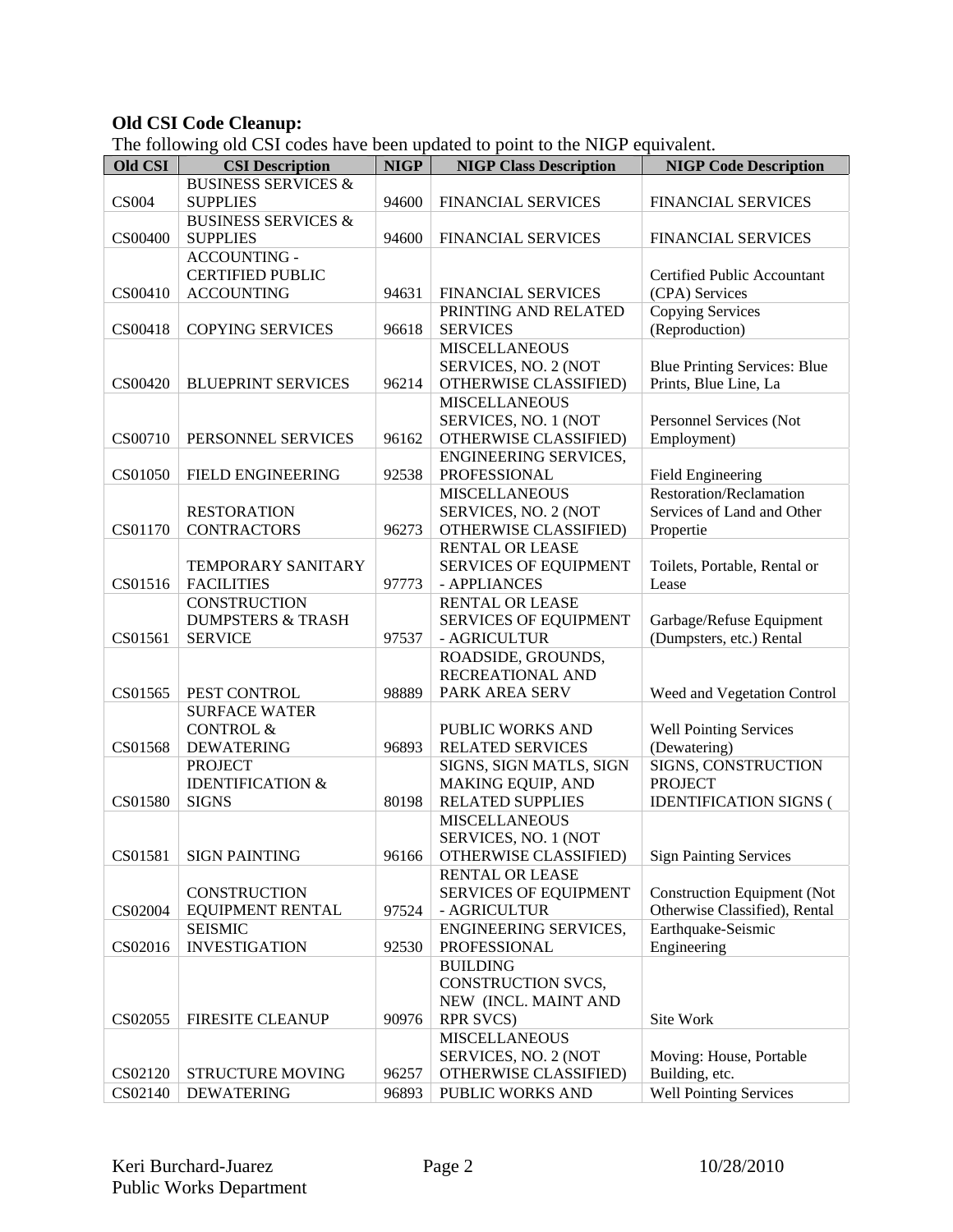|              |                           |       | <b>RELATED SERVICES</b>      | (Dewatering)                        |
|--------------|---------------------------|-------|------------------------------|-------------------------------------|
|              |                           |       | PUBLIC WORKS AND             | <b>Well Pointing Services</b>       |
| CS02144      | <b>WELL POINTS</b>        | 96893 | <b>RELATED SERVICES</b>      | (Dewatering)                        |
|              |                           |       | PUBLIC WORKS AND             | Well Pointing Services              |
| CS02148      | <b>RELIEF WELLS</b>       | 96893 | <b>RELATED SERVICES</b>      | (Dewatering)                        |
|              |                           |       | <b>PUBLIC WORKS AND</b>      | <b>Water Supply Plant Operating</b> |
| CS02660      | <b>WATER DISTRIBUTION</b> | 96892 | <b>RELATED SERVICES</b>      | and Monitoring System               |
|              | <b>DISINFECTION OF</b>    |       |                              |                                     |
|              | <b>WATER DISTRIBUTION</b> |       | PUBLIC WORKS AND             | <b>Water Supply Plant Operating</b> |
| CS02675      | <b>SYSTEMS</b>            | 96892 | <b>RELATED SERVICES</b>      | and Monitoring System               |
|              |                           |       |                              |                                     |
|              |                           |       | ROADSIDE, GROUNDS,           |                                     |
|              | <b>FENCE &amp; GATE</b>   |       | RECREATIONAL AND             |                                     |
| CS02830      | <b>CONTRACTOR</b>         | 98815 | PARK AREA SERV               | Fence Installation and Repair       |
|              |                           |       | ROADSIDE, GROUNDS,           |                                     |
|              | LANDSCAPING               |       | RECREATIONAL AND             | Landscaping (Including              |
| <b>CS029</b> | <b>CONTRACTOR</b>         | 98852 | PARK AREA SERV               | Design, Fertilizing, Planti         |
|              |                           |       | ROADSIDE, GROUNDS,           |                                     |
|              | <b>LANDSCAPING</b>        |       | RECREATIONAL AND             | Landscaping (Including              |
| CS02900      | <b>CONTRACTOR</b>         | 98852 | PARK AREA SERV               | Design, Fertilizing, Planti         |
|              |                           |       | ROADSIDE, GROUNDS,           |                                     |
|              | <b>SHRUB &amp; TREE</b>   |       | RECREATIONAL AND             | Landscaping (Including              |
| CS02910      | TRANSPLANTING             | 98852 | PARK AREA SERV               | Design, Fertilizing, Planti         |
|              |                           |       | ROADSIDE, GROUNDS,           |                                     |
|              |                           |       | RECREATIONAL AND             | Landscaping (Including              |
| CS02920      | <b>SOIL PREPARATION</b>   | 98852 | PARK AREA SERV               | Design, Fertilizing, Planti         |
|              |                           |       | <b>MISCELLANEOUS</b>         |                                     |
|              | <b>STAINED GLASS</b>      |       | SERVICES, NO. 2 (NOT         | <b>Etching and Stained Glass</b>    |
| CS08801      | <b>MANUFACTURING</b>      | 96232 | OTHERWISE CLASSIFIED)        | Services                            |
|              |                           |       | REAL PROPERTY RENTAL         | Safety Deposit Box Rental or        |
| CS11028      | <b>SAFE DEPOSIT BOXES</b> | 97168 | OR LEASE                     | Lease                               |
|              |                           |       | SECURITY, FIRE, SAFETY,      |                                     |
|              | PACKAGE TRANSFER          |       | <b>AND EMERGENCY</b>         |                                     |
|              |                           |       |                              |                                     |
| CS11034      | <b>UNITS</b>              | 99010 | <b>SERVICES</b>              | <b>Armored Car Services</b>         |
|              | WATER SUPPLY PLANT        |       |                              |                                     |
|              | <b>OPERATING &amp;</b>    |       | PUBLIC WORKS AND             | <b>Water Supply Plant Operating</b> |
| CS13310      | MONITORING SYSTEMS        | 96892 | <b>RELATED SERVICES</b>      | and Monitoring System               |
|              | <b>WASTEWATER</b>         |       |                              |                                     |
|              | <b>TREATMENT PLANT</b>    |       |                              |                                     |
|              | <b>OPERATING &amp;</b>    |       | PUBLIC WORKS AND             | Wastewater Treatment Plant,         |
| CS13320      | <b>MONITORING</b>         | 96895 | <b>RELATED SERVICES</b>      | Operations, Testing, a              |
|              | <b>MECHANICAL</b>         |       | <b>ENGINEERING SERVICES,</b> |                                     |
| CS15020      | <b>ENGINEERS</b>          | 92567 | PROFESSIONAL                 | Mechanical Engineering              |
|              |                           |       | ENGINEERING SERVICES,        | Air Conditioning, Heating           |
| CS15502      | <b>HVAC ENGINEERS</b>     | 92507 | PROFESSIONAL                 | and Ventilating Engineer            |
|              | <b>REFRIGERATION</b>      |       | <b>ENGINEERING SERVICES,</b> | Cold Storage; Refrigeration;        |
| CS15652      | <b>ENGINEERS</b>          | 92520 | PROFESSIONAL                 | Fast Freeze/Engineering             |
|              | <b>ELECTRICAL</b>         |       | ENGINEERING SERVICES,        |                                     |
| CS16020      | <b>ENGINEERS</b>          | 92531 | PROFESSIONAL                 | <b>Electrical Engineering</b>       |
|              |                           |       | ROADSIDE, GROUNDS,           |                                     |
|              |                           |       | RECREATIONAL AND             |                                     |
|              |                           | 98889 |                              | Weed and Vegetation Control         |
| CS91230      | VEGETATION CONTROL        |       | PARK AREA SERV               |                                     |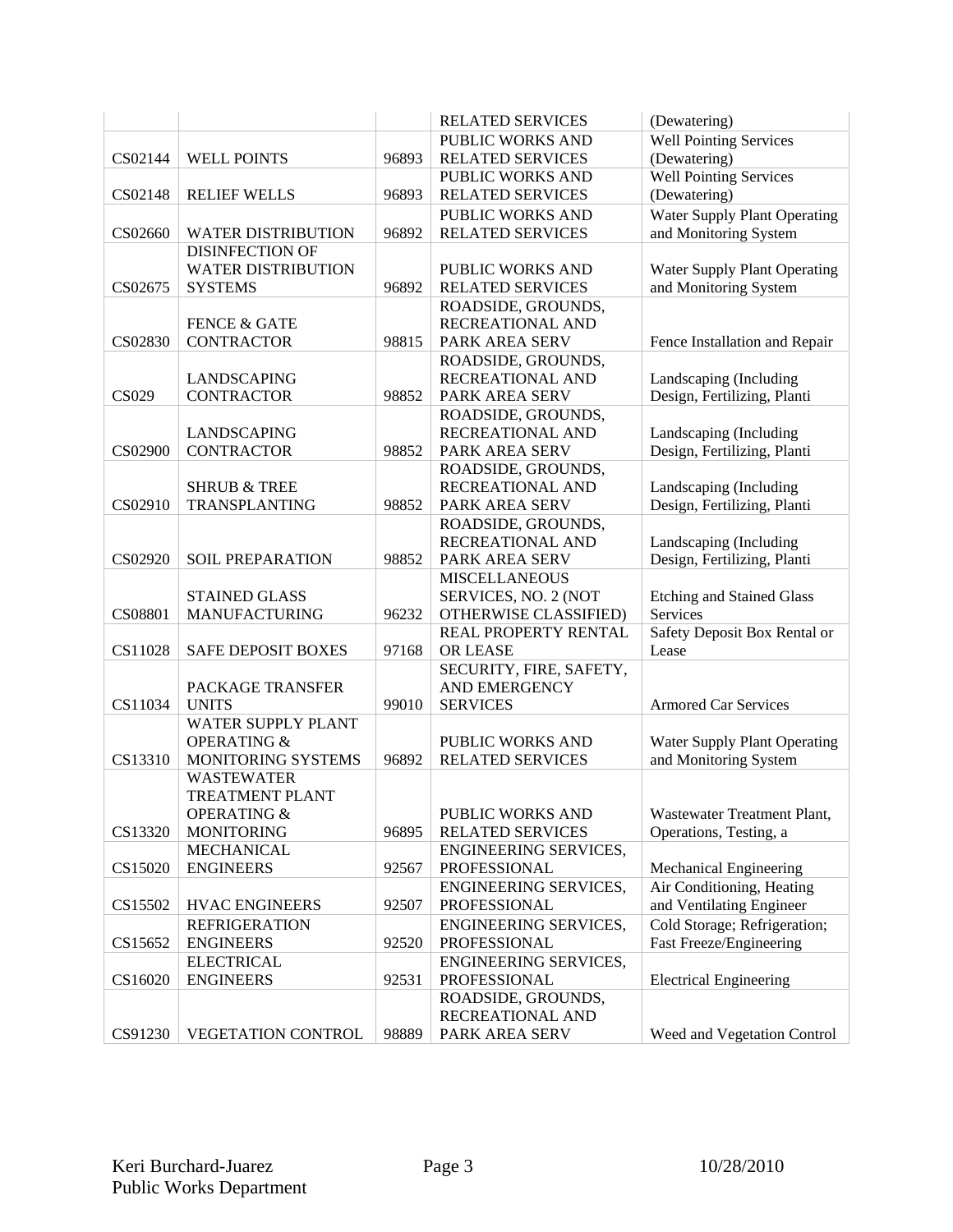## **Duplicate and Description Cleanup:**

The following NIGP commodity Code descriptions were update to include part of their NIGP Class description for clarity.

| <b>NIGP</b> |                                                              |
|-------------|--------------------------------------------------------------|
| Code        | <b>Commodity Description</b>                                 |
| 20810       | Accounting/Financial: Bookkeeping, Billing, Inv Software, PC |
| 20811       | Application Software, Microcomputer                          |
| 20820       | Business Software, Misc.: Agenda, Labels, Mail Lists         |
| 20827       | Communications: Networking, Linking, etc.Software            |
| 20837       | Database Software, Microcomputer                             |
| 20839       | Desktop Publishing Software, Microcomputer                   |
| 20840       | Driver and Hardware Support Programs, Microcomputer          |
| 20842       | EDI (Electronic Data Interchange) Translator Software        |
| 20843       | Educational Software: Foreign Languages, Math, Science, Soci |
| 20844       | E-Mail Software, Microcomputer                               |
| 20845       | Expert System Software, Microcomputer                        |
| 20847       | Games Software: Adventure, Board, Puzzles, Strategy, etc.    |
| 20850       | Graphics Software: Clip Art, Demos, Presentation, Slide Sho  |
| 20853       | Integrated Software, Microcomputer                           |
| 20855       | Inventory Management Software, Microcomputer                 |
| 20861       | OCR and Scanner Software, Microcomputer                      |
| 20863       | Personnel Software, Microcomputer                            |
| 20865       | Point of Sale Software, Microcomputer                        |
| 20866       | Professional Software: Computer, Hospital/Pharmacy, Legal    |
| 20867       | Programming: Basic, Assembler, CASE, Libraries               |
| 20868       | Project Management Software                                  |
| 20871       | Purchasing Software, Microcomputer                           |
| 20872       | Purchasing and Accounting Codes for use with PC Software     |
| 2088200     | Scientific, Statistical, Engineering, Mathematical           |
| 20884       | <b>Spread Sheet Software</b>                                 |
| 20887       | Tools, Programming and Case, Software                        |
| 20890       | Utilities: Back-up, Batch File, Menus, Operating Software    |

"Microcomputer" and "Software" added to descriptions:

### Added "Mainframe" or "Mini/Mainframe" and "software" to descriptions:

| <b>NIGP</b> |                                                              |
|-------------|--------------------------------------------------------------|
| Code        | <b>Commodity Description</b>                                 |
| 20911       | Accounting/Financial:Mainframe Software, Billing, Inv, Accou |
| 20931       | Computer Aided Design, Mini/Mainframe                        |
| 20938       | Database, Mini/Mainframe                                     |
| 20940       | Desktop Publishing, Mini/Mainframe                           |
| 20946       | Expert System Software, Mini/Mainframe                       |
| 20948       | Games: Adventure, Board, Puzzles, Strategy, etc., Mainframe  |
| 20951       | Graphics: Clip Art, Demos, Presentation, Slide Show          |
| 20956       | Inventory Management, Mini/Mainframe                         |
| 20958       | Language Translation Software, Mini/Mainframe                |
| 20962       | OCR and Scanner Software, Mini/Mainframe                     |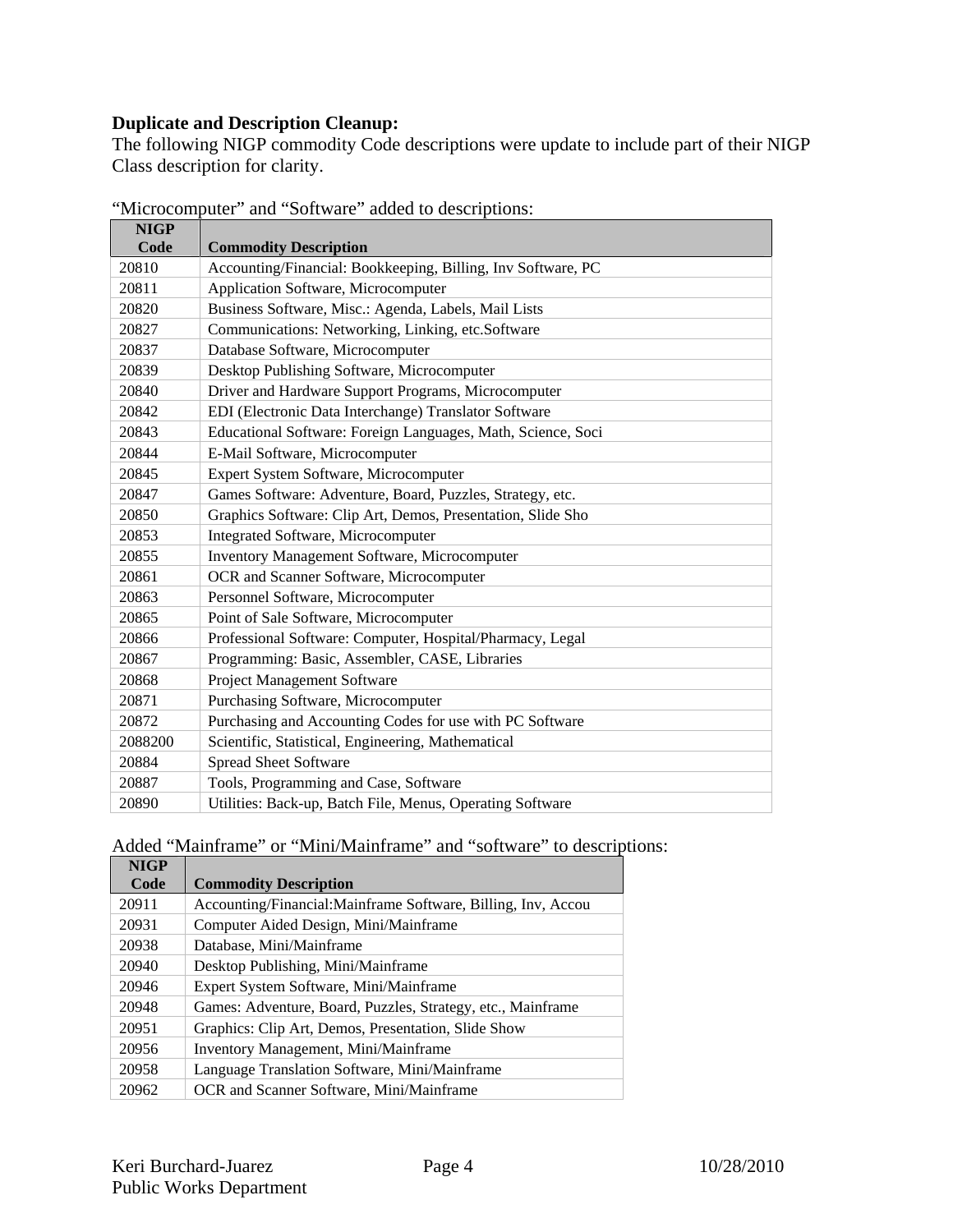| 20964 | Personnel Software, Mini/Mainframe                          |
|-------|-------------------------------------------------------------|
| 20966 | Point of Sale Software, Mini/Mainframe                      |
| 20967 | Professional: Mainframe Hospital/Pharmacy, Legal, Computer, |
| 20969 | Project Management, software, Mini/Mainframe                |
| 20972 | Purchasing software, Mini/Mainframe                         |
| 20973 | Purchasing and Accounting Codes for use with Mini/Mainframe |
| 20985 | Spread Sheet, software, Mini/Mainframe                      |
| 20986 | Surveying Systems Software. Mini/Mainframe                  |
| 20988 | Tools, Programming and Case. Mini/Mainframe                 |
| 20991 | Utilities: Back-up, Batch File, Menus, Network Mgmt         |
| 20995 | Word Processing, Text Editors, Label Makers, Mini/Mainframe |

# Added "Consulting" to descriptions:

| <b>NIGP</b> |                                                           |
|-------------|-----------------------------------------------------------|
| Code        | <b>Commodity Description</b>                              |
| 91812       | Analytical Studies and Surveys (Consulting)               |
| 91813       | <b>Asbestos Consulting</b>                                |
| 91820       | Business Consulting, Small                                |
| 91826       | <b>Communications: Public Relations Consulting</b>        |
| 91829       | <b>Computer Software Consulting</b>                       |
| 91835       | Disadvantage Business Enterprise (DBE) and HUB Consulting |
| 91849       | Finance/Economics Consulting                              |
| 9186301     | <b>Temporary Housing Consulting</b>                       |
| 91869       | <b>Insurance Consulting</b>                               |
| 91874       | <b>Legal Consulting</b>                                   |
| 91875       | <b>Management Consulting</b>                              |
| 91876       | <b>Marketing Consulting</b>                               |
| 91881       | Natural Disasters (Fire, Flood, Wind, Quakes) Consulting  |
| 91886       | <b>Public Art Consulting</b>                              |
| 91897       | Utilities: Gas, Water, Electric Consulting                |

# Added "Insurance" to the descriptions:

| <b>NIGP</b> |                                                      |
|-------------|------------------------------------------------------|
| Code        | <b>Commodity Description</b>                         |
| 95306       | Accident Insurance                                   |
| 95313       | <b>Aviation Insurance</b>                            |
| 95322       | <b>Boiler Insurance</b>                              |
| 95330       | Collision, Automotive Insurance                      |
| 95333       | Comprehensive, Automotive Insurance                  |
| 95334       | Crime Insurance                                      |
| 95337       | Disability Insurance                                 |
| 95341       | Fidelity and Surety Insurance                        |
| 95343       | Fire Insurance                                       |
| 95345       | Flood Insurance                                      |
| 95348       | Health/Hospitalization (Including Dental and Vision) |
| 95348DI     | Dental Insurance                                     |
| 95351       | Inland Marine Insurance                              |
| 95354       | Liability, Automotive Insurance                      |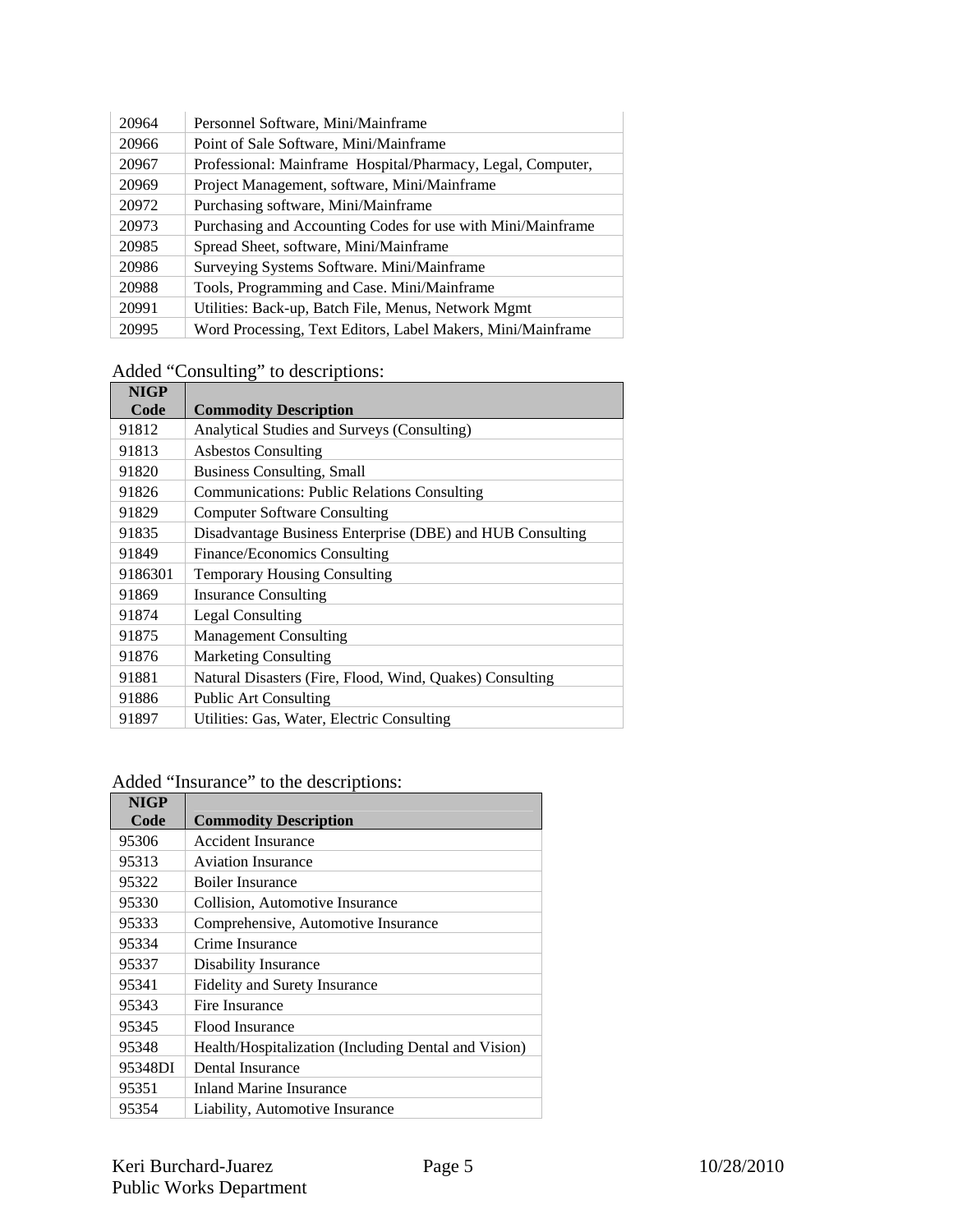| 95356 | Liability, General Insurance           |
|-------|----------------------------------------|
| 95358 | Liability, Professional Insurance      |
| 95363 | Life Insurance                         |
| 95377 | Property and Casualty Insurance        |
| 95383 | Sports Insurance                       |
| 95387 | Title Insurance                        |
| 95392 | <b>Worker's Compensation Insurance</b> |

Added "Rental" or "Lease" to the descriptions:

| <b>NIGP</b> |                                                                |
|-------------|----------------------------------------------------------------|
| Code        | <b>Commodity Description</b>                                   |
| 97108       | Building, Fabricated, Rental or Lease                          |
| 97508       | Agricultural Implement and Accessory Rental or Lease           |
| 97511       | Airplanes, Helicopters, and Accessory Rental or Lease          |
| 97514       | Automobiles and Other Passenger Vehicles, Rental or Lease      |
| 97521       | Boats, Motors, and Marine and Wildlife Supply Rental           |
| 97524       | Construction Equipment (Not Otherwise Classified), Rental      |
| 97526       | <b>Crane Rental or Lease</b>                                   |
| 97534       | Earth Moving Equipment (Graders, Dozers, Loaders) Rental       |
| 97540       | Industrial Equipment Rental or Lease                           |
| 97566       | Road and Highway Equipment (Not Otherwise) Rental              |
| 97583       | Tractors, Industrial and Construction, Rental or Lease         |
| 97773       | Toilets, Portable, Rental or Lease                             |
| 98412       | Bursters, Decollators, Detachers, etc., Rental or Lease        |
| 98419       | Communication Boards, Control Units, Modems, Processor, Rental |
| 98430       | Computer Accessories (Not Otherwise Classified) Rental         |
| 98434       | Covers and Enclosures (Acoustical and Protective), Rental      |
| 98460       | Printers and Plotters, Computer (All Types), Rental or Lease   |
| 98487       | Terminals, CRTs and Remote Job Entry Devices Rental or Lease   |
| 98526       | Copy Machine (Including Cost-Per-Copy Type Leases)             |
| 98555       | Microfiche/Microfilm Equipment and Accessory Rental            |
| 98559       | Office Machines, Equipment, and Accessories, Rental/Lease      |
| 98560       | Postal Equipment Rental or Lease                               |
| 98561       | Photographic and Recording Equipment Rental or Lease           |
| 98564       | Printing Plant Equipment and Supplies Rental or Lease          |
| 98569       | Radio and Telecommunications Equipment and Accs. Rental        |
| 98573       | Signs, Message Boards and Centers, etc., Rental or Lease       |
| 98577       | Telephone Systems and Portable Phones, Rental or Lease         |
| 98578       | Television Equipment and Accessories Rental or Lease           |
| 98579       | Ticket Dispensing and Collection Equipment Rental or Lease     |
| 98585       | Visual Education Equipment and Supplies Rental or Lease        |

#### Added "Sale of Surplus" to the descriptions:

| <b>NIGP</b> |                                                         |
|-------------|---------------------------------------------------------|
| Code        | <b>Commodity Description</b>                            |
| 99803       | Aircraft and Aviation Parts, Equipment, Sale of Surplus |
| 99805       | Agriculture Equipment and Commodities, Sale of Surplus  |
| 99806       | Ammunition, Explosives, and Weapons, Sale of Surplus    |
| 99807       | Animals and Livestock, Sale of Surplus                  |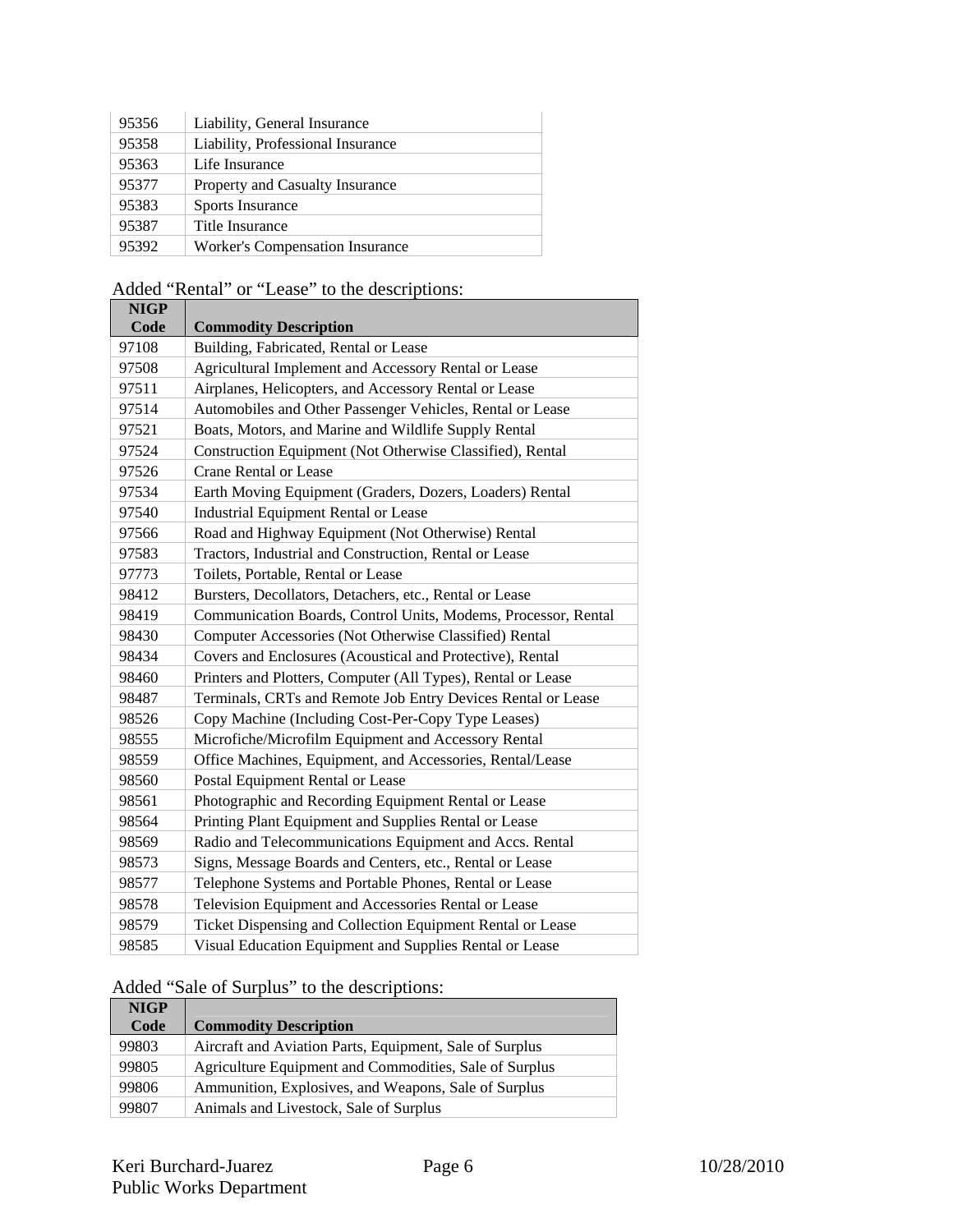| 99809 | Automobile, Truck, Bus Parts and Equipment, Sale of Surplus  |
|-------|--------------------------------------------------------------|
| 99810 | Bags, All Types, Sale of Surplus                             |
| 99811 | Barber and Beauty Shop Equipment, Sale of Surplus            |
| 99812 | Barrels and Drums, Sale of Surplus                           |
| 99815 | Batteries, All Types, Sale of Surplus                        |
| 99817 | Boats and Marine Equipment, Sale of Surplus                  |
| 99818 | Books, All Types (Library, School, etc.), Sale of Surplus    |
| 99819 | Builders Supplies, Sale of Surplus                           |
| 99820 | Buses, Transit and School, Sale of Surplus                   |
| 99821 | Cafeteria and Kitchen Equipment, Sale of Surplus             |
| 99824 | Chemicals, All Types, Sale of Surplus                        |
| 99825 | Clocks, Watches, Timepieces, All Types, Sale of Surplus      |
| 99826 | Clothing, Sale of Surplus                                    |
| 99828 | Communication Equipment (Incl Radio, TV) Sale of Surplus     |
| 99829 | Computers, Parts and Supplies, Sale of Surplus               |
| 99830 | Confiscated and Personal Merchandise, Sale of Surplus        |
| 99833 | Dairy Equipment, Sale of Surplus                             |
| 99835 | Drugs, First Aid, Veterinary, Sale of Surplus                |
| 99837 | Electrical Supplies, Sale of Surplus                         |
| 99838 | Engineering Equipment and Supplies, Sale of Surplus          |
| 99839 | Escalators and Elevators, Sale of Surplus                    |
| 99840 | Fertilizer, Sale of Surplus                                  |
| 99842 | Fire and Police Equipment (Not Otherwise Classified) Sale    |
| 99844 | Food, Sale of Surplus                                        |
| 99846 | Furniture, Sale of Surplus                                   |
| 99847 | Glass, Sale of Surplus                                       |
| 99848 | Garbage, Sale of Surplus                                     |
| 99849 | Garbage and Refuse Containers, Sale of Surplus               |
| 99850 | Hardware, Sale of Surplus                                    |
| 99852 | Heating, Air Conditioning, Ventilating, Refrig, Sale of Surp |
| 99854 | Highway Equipment, Sale of Surplus                           |
| 99857 | Laboratory Equipment, Sale of Surplus                        |
| 99859 | Laundry Equipment, Sale of Surplus                           |
| 99860 | Library Equipment, Sale of Surplus                           |
| 99863 | Lumber, Sale of Surplus                                      |
| 99865 | Machinery, Sale of Surplus                                   |
| 99867 | Medical and Dental Equipment and Supplies, Sale of Surplus   |
| 99868 | Metal, Scrap, Sale of Surplus                                |
| 99869 | Metals, Precious, Sale of Surplus                            |
| 99870 | Musical Equipment, Sale of Surplus                           |
| 99872 | Office Equipment, Sale of Surplus                            |
| 99874 | Oils, Waste, Sale of Surplus                                 |
| 99875 | Paper and Paper Products, Sale of Surplus                    |
| 99876 | Photographic Equipment, Sale of Surplus                      |
| 99877 | Parking Meters, Sale of Surplus                              |
| 99878 | Plumbing Equipment and Supplies, Sale of Surplus             |
| 99879 | Pipe, Valves and Fittings, Sale of Surplus                   |
| 99880 |                                                              |
|       | Public Utility Equipment, Sale of Surplus                    |